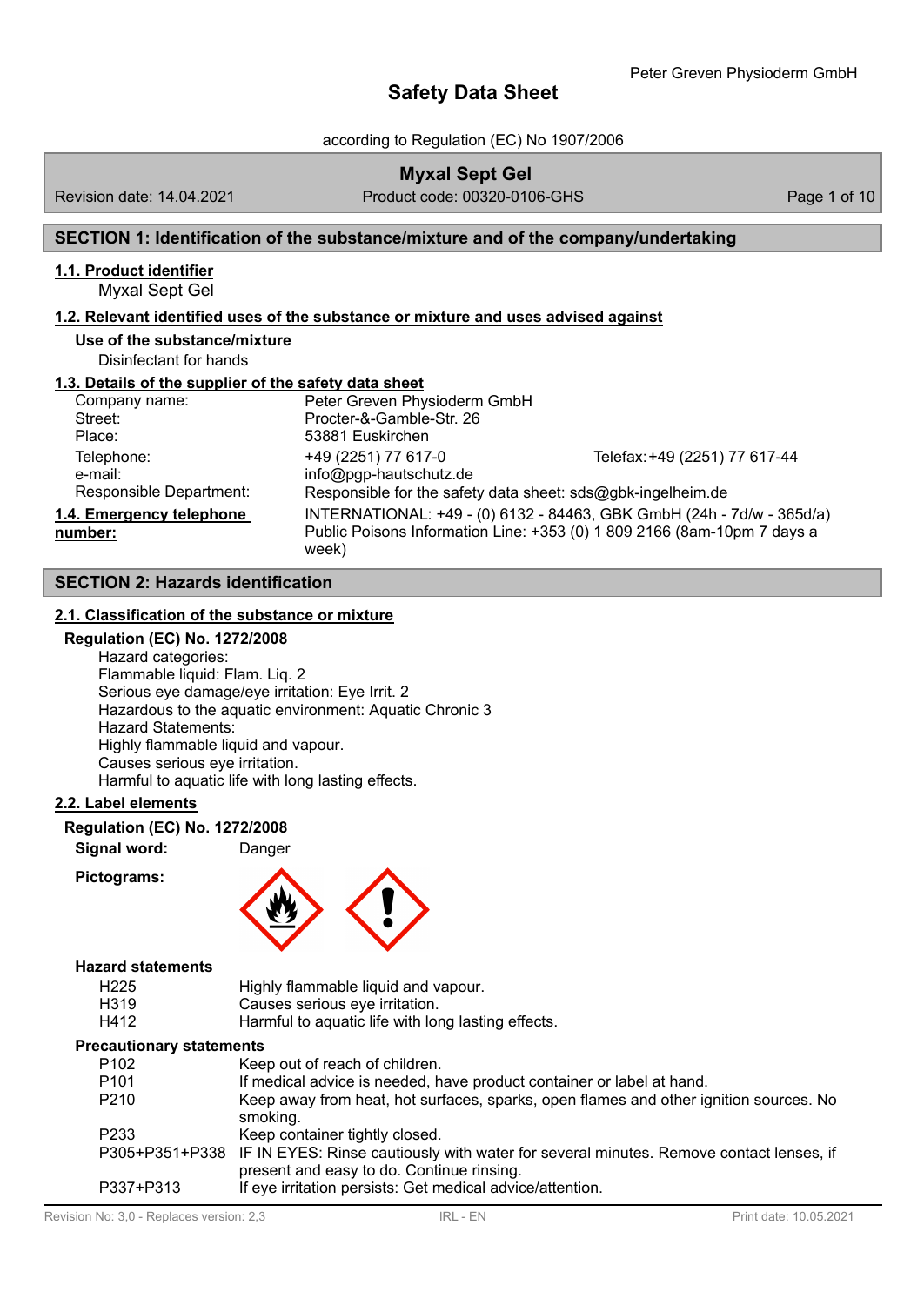# according to Regulation (EC) No 1907/2006

# **Myxal Sept Gel**

Revision date: 14.04.2021 Product code: 00320-0106-GHS Page 2 of 10

P501 Dispose of contents/container to approved disposal company or local collection.

### **2.3. Other hazards**

According to Regulation (EC) No 1907/2006 (REACH) none of the substances, contained in this product are a PBT / vPvB substance.

Vapours may form explosive mixture with air.

# **SECTION 3: Composition/information on ingredients**

### **3.2. Mixtures**

### **Chemical characterization**

Alcoholic solution

### **Hazardous components**

| CAS No   | Chemical name                              |              |                  | Quantity    |
|----------|--------------------------------------------|--------------|------------------|-------------|
|          | EC No                                      | Index No     | <b>REACH No</b>  |             |
|          | <b>GHS Classification</b>                  |              |                  |             |
| 64-17-5  | Ethanol                                    |              |                  | $80 - 85 %$ |
|          | 200-578-6                                  | 603-002-00-5 | 01-2119457610-43 |             |
|          | Flam. Liq. 2, Eye Irrit. 2; H225 H319      |              |                  |             |
| 112-72-1 | Tetradecanol                               |              |                  | < 2.5 %     |
|          | 204-000-3                                  |              | 01-2119485910-33 |             |
|          | Eye Irrit. 2, Aquatic Chronic 1; H319 H410 |              |                  |             |
|          |                                            |              |                  |             |

#### Full text of H and EUH statements: see section 16. **Specific Conc. Limits, M-factors and ATE**

| Specific Conc. Limits, M-factors and ATE |                  |                                                                                                 |            |
|------------------------------------------|------------------|-------------------------------------------------------------------------------------------------|------------|
| <b>CAS No</b>                            | <b>IEC No</b>    | IChemical name                                                                                  | Quantity   |
|                                          |                  | Specific Conc. Limits, M-factors and ATE                                                        |            |
| 64-17-5                                  | $1200 - 578 - 6$ | <b>IEthanol</b>                                                                                 | $80 - 85%$ |
|                                          |                  | inhalation: LC50 = 95,6 mg/l (vapours); oral: LD50 = 6200 mg/kg Eye Irrit. 2; H319: >= 50 - 100 |            |

# **SECTION 4: First aid measures**

### **4.1. Description of first aid measures**

#### **General information**

Remove contaminated soaked clothing immediately. If you feel unwell, seek medical advice.

# **After inhalation**

Move to fresh air in case of accidental inhalation of vapours. In the event of symptoms refer for medical treatment.

### **After contact with skin**

Consult a doctor if skin irritation persists.

#### **After contact with eyes**

Rinse immediately with plenty of water, also under the eyelids, for at least 15 minutes. If eye irritation persists, consult a specialist.

### **After ingestion**

Rinse out mouth and give plenty of water to drink. Never give anything by mouth to an unconscious person. Seek medical treatment immediately. If swallowed or in the event of vomiting, risk of entering the lungs.

# **4.2. Most important symptoms and effects, both acute and delayed**

Causes serious eye irritation.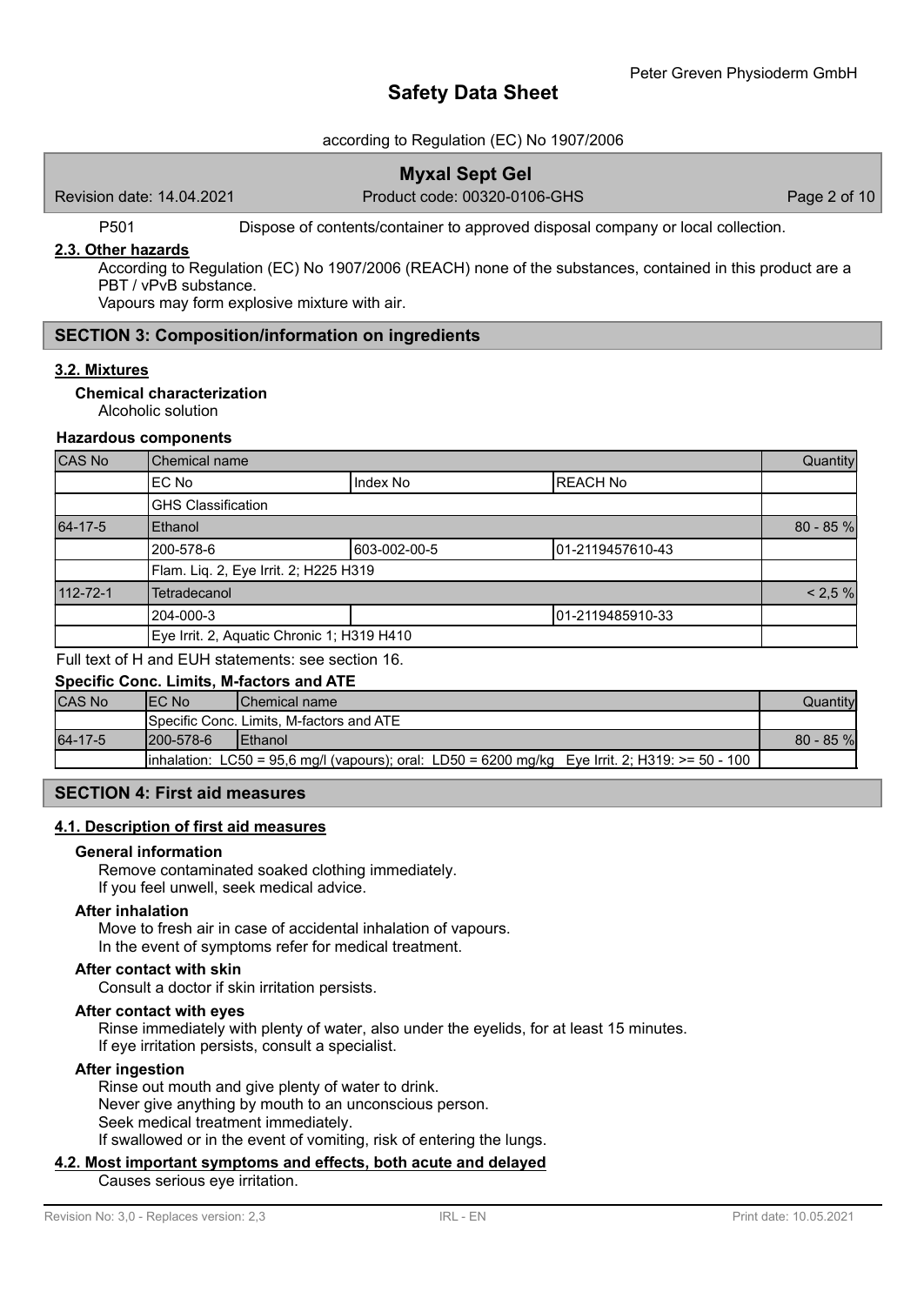according to Regulation (EC) No 1907/2006

# **Myxal Sept Gel**

Revision date: 14.04.2021 Product code: 00320-0106-GHS Page 3 of 10

Inhalation of vapours in high concentration can cause narcotic effects. May cause irritation of the mucous membranes.

**4.3. Indication of any immediate medical attention and special treatment needed**

Treat symptoms.

# **SECTION 5: Firefighting measures**

### **5.1. Extinguishing media**

# **Suitable extinguishing media**

Alcohol-resistant foam, dry chemical, carbon dioxide (CO2), water-spray.

# **Unsuitable extinguishing media**

Full water jet.

### **5.2. Special hazards arising from the substance or mixture**

Fire may produce: carbon monoxide and carbon dioxide Risk of formation of toxic pyrolyse products.

### **5.3. Advice for firefighters**

Use breathing apparatus with independent air supply. Protective suit.

### **Additional information**

Vapours are heavier than air and spread along ground. The vapour/air mixture is explosive, even in empty, uncleaned receptacles. Cool containers at risk with water spray jet. Fire residues and contaminated firefighting water must be disposed of in accordance with the local regulations.

# **SECTION 6: Accidental release measures**

# **6.1. Personal precautions, protective equipment and emergency procedures**

### **General measures**

Ensure adequate ventilation. Keep away sources of ignition.

### **For non-emergency personnel**

Avoid contact with skin, eyes and clothing. Do not breathe vapours.

### **For emergency responders**

In case of vapour formation use respirator. Use personal protective clothing.

### **6.2. Environmental precautions**

Do not discharge into the drains/surface waters/groundwater.

### **6.3. Methods and material for containment and cleaning up**

# **For containment**

Prevent spread over a wide area (e.g. by containment or oil barriers).

### **For cleaning up**

Soak up with inert absorbent material (e.g. sand, silica gel, acid binder, universal binder). Shovel into suitable container for disposal.

### **6.4. Reference to other sections**

Observe protective instructions (see Sections 7 and 8). Informations for disposal look up chapter 13.

# **SECTION 7: Handling and storage**

# **7.1. Precautions for safe handling**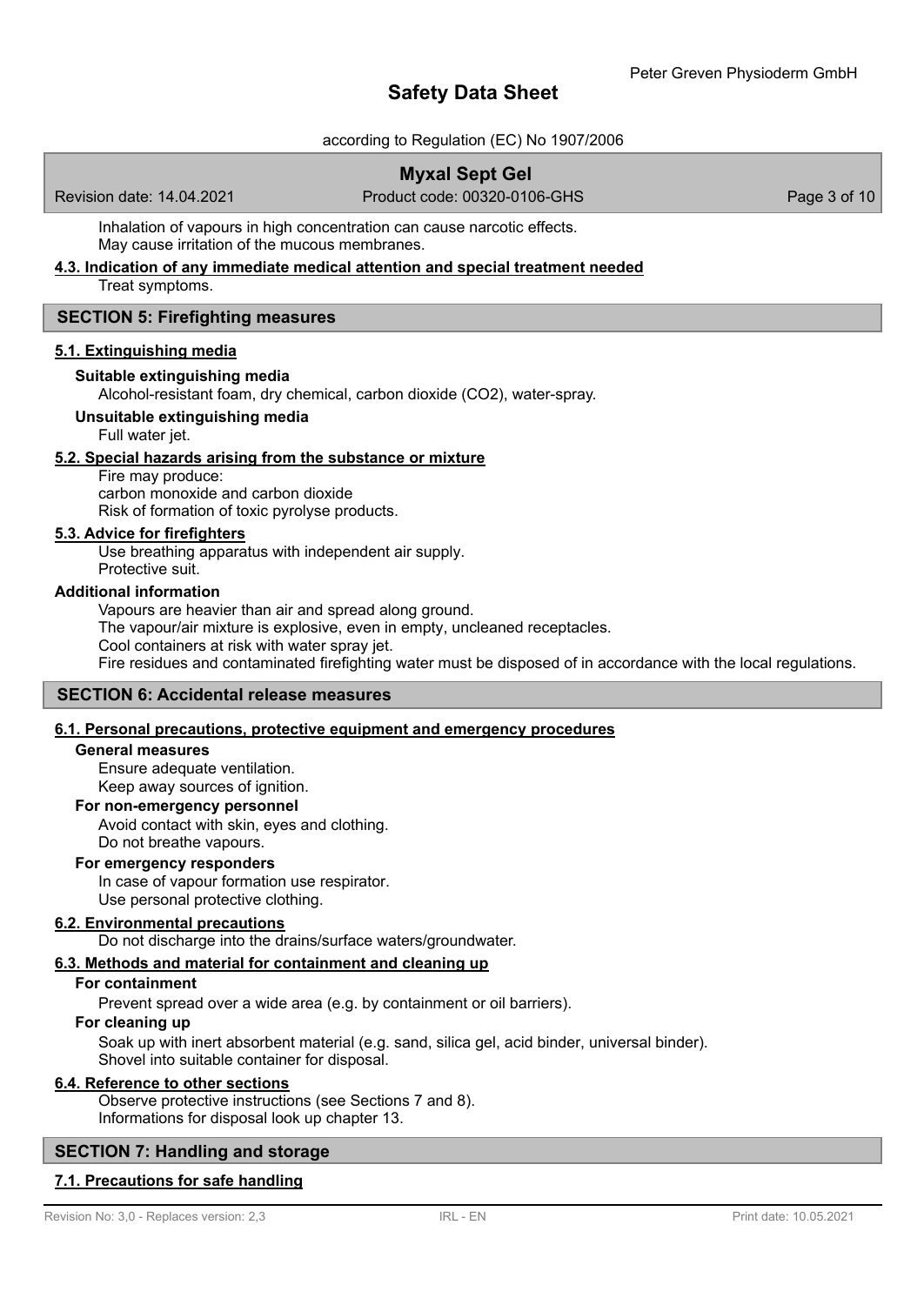# according to Regulation (EC) No 1907/2006

# **Myxal Sept Gel**

Revision date: 14.04.2021 Product code: 00320-0106-GHS Page 4 of 10

# **Advice on safe handling**

Use only in well-ventilated areas. Use solvent-resistant equipment. Avoid spilling or spraying in enclosed areas.

### **Advice on protection against fire and explosion**

Keep away from sources of ignition - No smoking. Take measures against electrostatically charging. Vapours are heavier than air and spread along ground. Vapour/air mixture is explosive, even in empty uncleaned receptacles.

# **7.2. Conditions for safe storage, including any incompatibilities**

### **Requirements for storage rooms and vessels**

Keep container tightly closed in a dry, cool and well-ventilated place. Protect containers from heat / overheating. Keep only in original container.

### **Hints on joint storage**

Incompatible with oxidizing agents.

# **Further information on storage conditions**

Keep away from food, drink and animal feeding stuffs.

### **7.3. Specific end use(s)**

Disinfectant for hands

### **SECTION 8: Exposure controls/personal protection**

# **8.1. Control parameters**

### **Occupational exposure limits**

| <b>ICAS No</b> | Substance | ppm  | mq/m <sup>3</sup> | fib/cm <sup>31</sup> | Category                          | Origin |
|----------------|-----------|------|-------------------|----------------------|-----------------------------------|--------|
| 64-17-5        | Ethanol   | 1000 |                   |                      | <b>STEL</b><br>$(15 \text{ min})$ |        |

### **8.2. Exposure controls**

### **Appropriate engineering controls**

Ensure adequate ventilation, especially in confined areas.

### **Protective and hygiene measures**

Do not breath vapours or spray mist. When using do not eat, drink or smoke. Avoid contact with eyes. Remove and wash contaminated clothes before re-use.

### **Eye/face protection**

If used properly, no need to wear eye protection. Otherwise wear protective goggles with integrated side shields.

### **Skin protection**

Long sleeved clothing (DIN EN ISO 6530)

### **Respiratory protection**

No personal respiratory protective equipment normally required.

# In case of insufficient ventilation wear suitable respiratory equipment (gas filter type A) (EN 14387).

# **SECTION 9: Physical and chemical properties**

# **9.1. Information on basic physical and chemical properties**

Physical state: Gel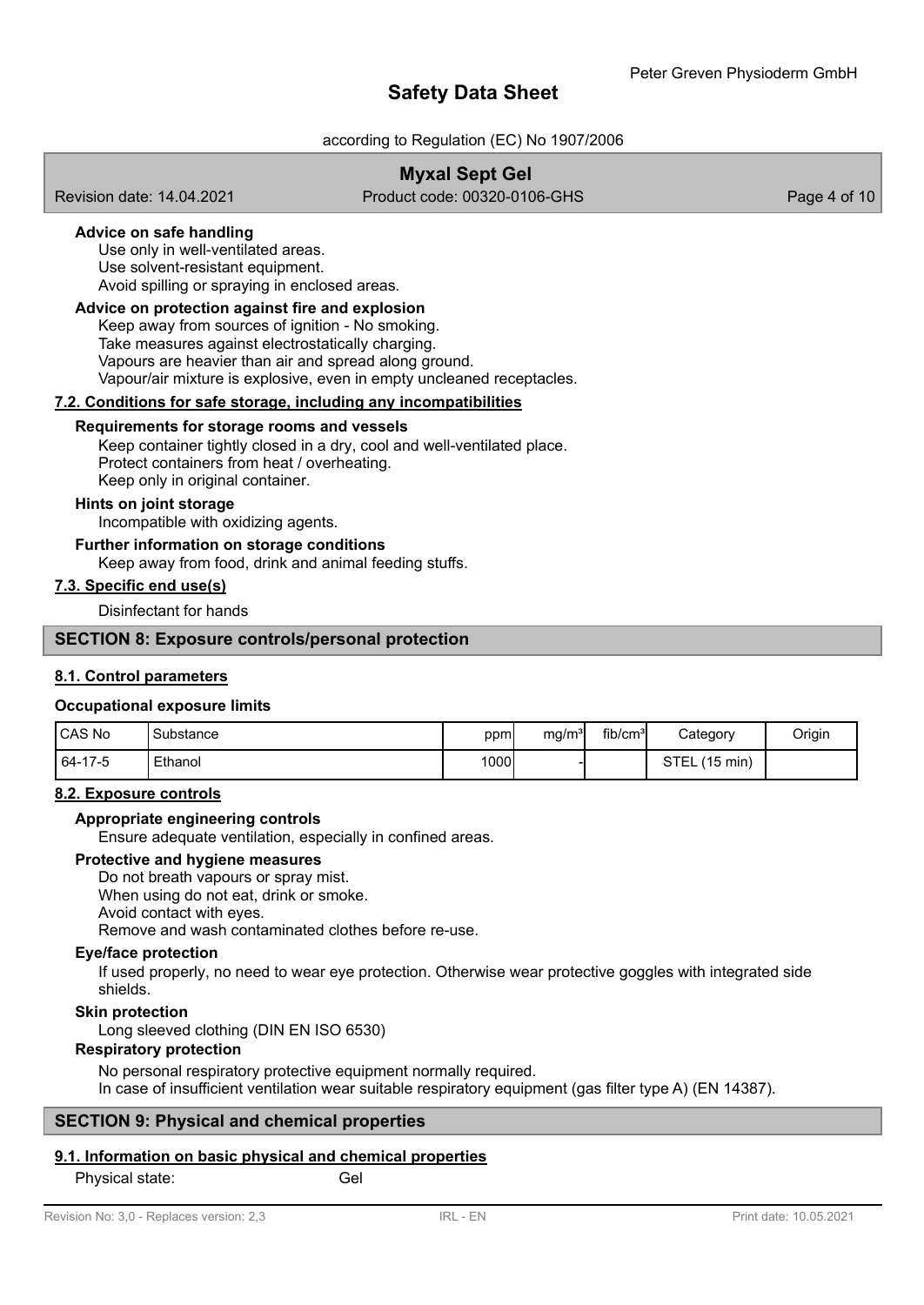# according to Regulation (EC) No 1907/2006

| <b>Myxal Sept Gel</b>                                        |                                                                                                      |              |
|--------------------------------------------------------------|------------------------------------------------------------------------------------------------------|--------------|
| Revision date: 14.04.2021                                    | Product code: 00320-0106-GHS                                                                         | Page 5 of 10 |
| Colour:                                                      | Colourless                                                                                           |              |
| Odour:                                                       | Alcoholic                                                                                            |              |
| pH-Value (at 20 °C):                                         | $7,5 - 8,5$                                                                                          |              |
| Changes in the physical state                                |                                                                                                      |              |
| Melting point:                                               | $<$ - 20 $^{\circ}$ C                                                                                |              |
| Boiling point or initial boiling point and<br>boiling range: | approx. 85 °C                                                                                        |              |
| Sublimation point:<br>Softening point:                       | n.a.<br>n. d.                                                                                        |              |
|                                                              |                                                                                                      |              |
| Flash point:                                                 | 14 °C                                                                                                |              |
| Sustaining combustion:                                       | Sustaining combustion                                                                                |              |
| <b>Flammability</b><br>Solid/liquid:                         | n.a.                                                                                                 |              |
| Gas:                                                         | n.a.                                                                                                 |              |
| <b>Explosive properties</b>                                  | The product is considered non-explosive; nethertheless explosive vapour/air mixture can be generated |              |
| Lower explosion limits:                                      | 3,5 vol. %                                                                                           |              |
| Upper explosion limits:                                      | 15 vol. %                                                                                            |              |
| Auto-ignition temperature:                                   | $>425$ °C                                                                                            |              |
| <b>Self-ignition temperature</b>                             |                                                                                                      |              |
| Solid:                                                       | n.a.                                                                                                 |              |
| Gas:                                                         | n.a.                                                                                                 |              |
| Decomposition temperature:                                   | n. d.                                                                                                |              |
| <b>Oxidizing properties</b><br>Not oxidising.                |                                                                                                      |              |
| Density (at 20 °C):                                          | $0,833 - 0,843$ g/cm <sup>3</sup>                                                                    |              |
| Bulk density:                                                | n.a.                                                                                                 |              |
| Water solubility:                                            | Miscible                                                                                             |              |
| (at 20 $°C$ )<br>Solubility in other solvents                |                                                                                                      |              |
| n. d.                                                        |                                                                                                      |              |
| Partition coefficient n-octanol/water:                       | n. d.                                                                                                |              |
| Viscosity / dynamic:<br>(at 20 $°C$ )                        | approx. 250 mPa·s                                                                                    |              |
| Viscosity / kinematic:                                       | n. d.                                                                                                |              |
| Flow time:                                                   | n. d.                                                                                                |              |
| Relative vapour density:                                     | n. d.                                                                                                |              |
| Evaporation rate:                                            | n. d.                                                                                                |              |
| Solvent separation test:                                     | n. d.                                                                                                |              |
| Solvent content:                                             | 80% - 85%                                                                                            |              |
| 9.2. Other information                                       |                                                                                                      |              |
| No data available                                            |                                                                                                      |              |
| <b>SECTION 10: Stability and reactivity</b>                  |                                                                                                      |              |

Revision No: 3,0 - Replaces version: 2,3 IRL - EN Print date: 10.05.2021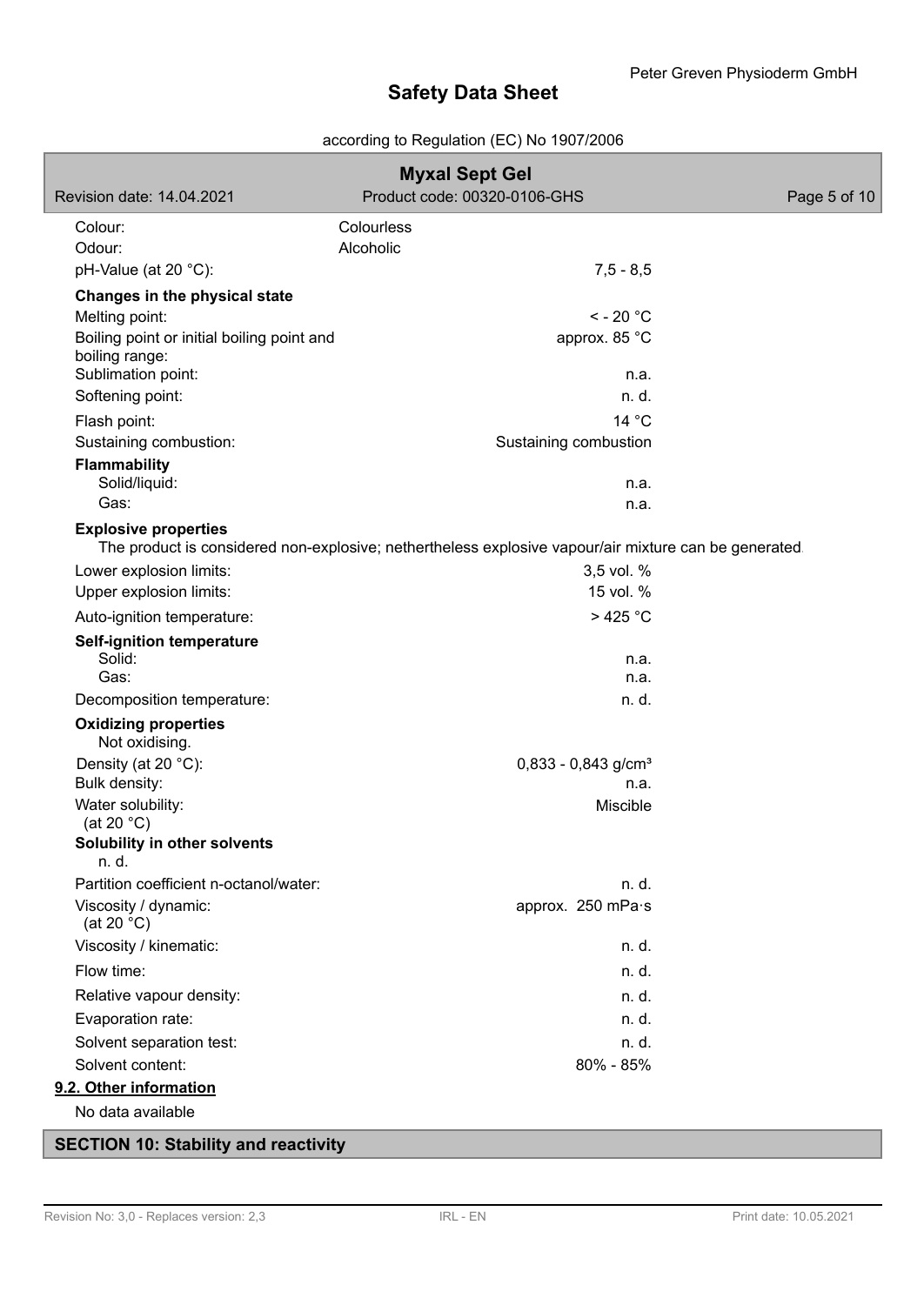# according to Regulation (EC) No 1907/2006

# **Myxal Sept Gel**

Revision date: 14.04.2021 Product code: 00320-0106-GHS Page 6 of 10

### **10.1. Reactivity**

No decomposition if stored and applied as directed.

# **10.2. Chemical stability**

Stable under normal conditions.

### **10.3. Possibility of hazardous reactions**

Reactions with oxidising agents.

#### **10.4. Conditions to avoid**

Vapour/air mixtures are explosive at intensive warming. Heating can release vapours which can be ignited.

### **10.5. Incompatible materials**

Oxidizing agents

### **10.6. Hazardous decomposition products**

No hazardous decomposition products known. Fire may produce: Carbon monoxide and carbon dioxide

### **SECTION 11: Toxicological information**

### **11.1. Information on hazard classes as defined in Regulation (EC) No 1272/2008**

#### **Acute toxicity**

Based on available data, the classification criteria are not met. LD50/oral/rat: > 10 g/kg (OECD 401)

### **Irritation and corrosivity**

Causes serious eye irritation.

Skin corrosion/irritation: Based on available data, the classification criteria are not met.

#### **Sensitising effects**

Based on available data, the classification criteria are not met.

### **Carcinogenic/mutagenic/toxic effects for reproduction**

Based on available data, the classification criteria are not met.

### **STOT-single exposure**

Based on available data, the classification criteria are not met.

#### **STOT-repeated exposure**

Based on available data, the classification criteria are not met.

#### **Aspiration hazard**

Based on available data, the classification criteria are not met.

#### **Additional information on tests**

Classification in compliance with the assessment procedure specified in the Regulation (EC) no 1272/2008.

# **11.2. Information on other hazards**

### **Endocrine disrupting properties**

No data available

### **Other information**

Inhalation of vapours in high concentration can cause narcotic effects. Components of the product may be absorbed into the body through the skin. May cause irritation of the mucous membranes.

# **SECTION 12: Ecological information**

# **12.1. Toxicity**

Ecological dates are not available. Harmful to aquatic life with long lasting effects.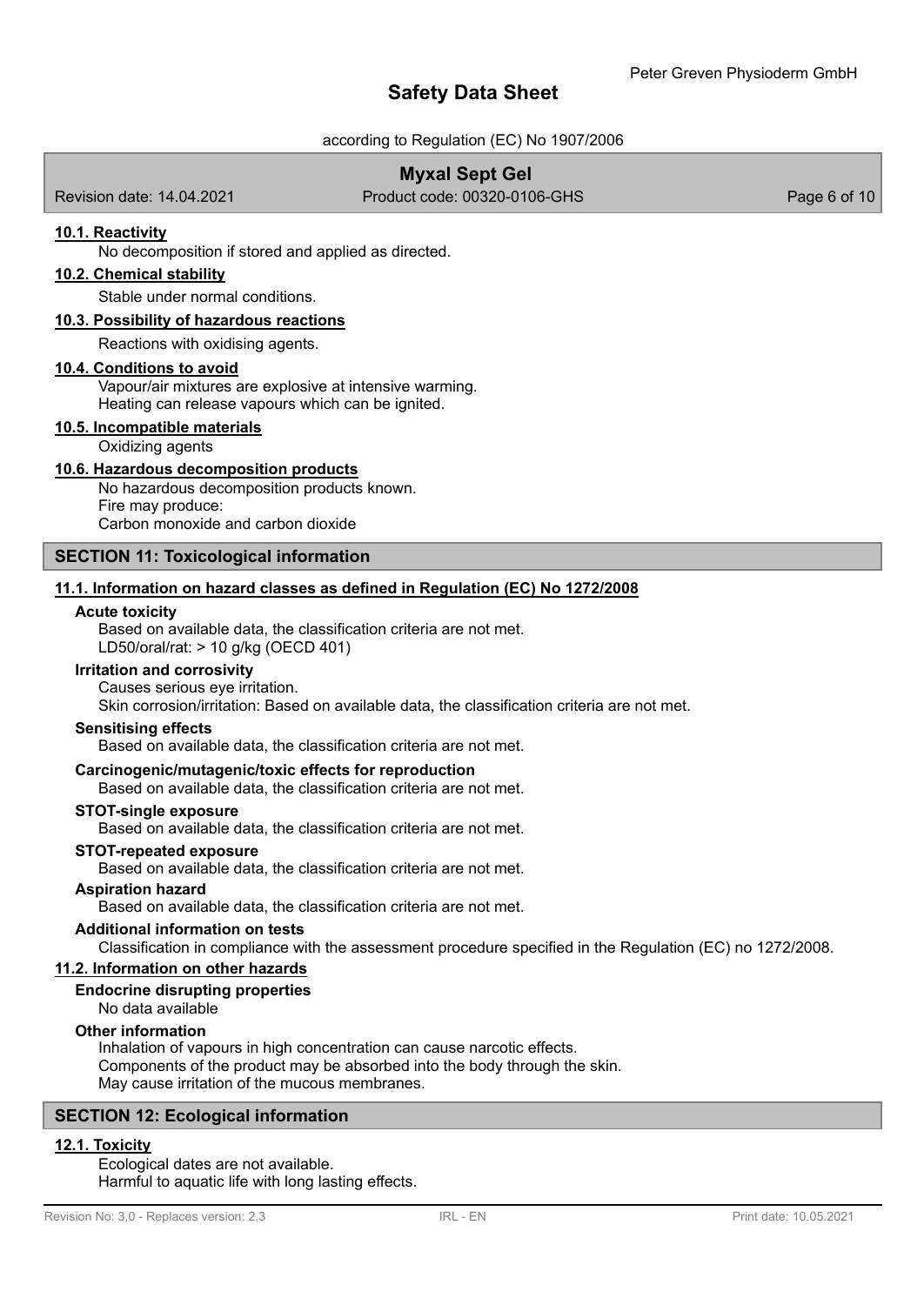# according to Regulation (EC) No 1907/2006

# **Myxal Sept Gel**

Revision date: 14.04.2021 Product code: 00320-0106-GHS Page 7 of 10

Ethanol LC50/Oncorhynchus mykiss/96 h = 13000 mg/l ErC50/Chlorella vulgaris/72 h = 275 mg/l EC50/Daphnia magna/48 h =  $12340$  mg/l

# **12.2. Persistence and degradability**

No data available

Ethanol: Readily biodegradable (to OECD criteria).

# **12.3. Bioaccumulative potential**

### No data available

### **12.4. Mobility in soil**

No data available

# **12.5. Results of PBT and vPvB assessment**

According to Regulation (EC) No 1907/2006 (REACH) none of the substances, contained in this product are a PBT / vPvB substance.

# **12.6. Endocrine disrupting properties**

No data available

# **12.7. Other adverse effects**

Product can contain organically bound halogen and contribute to the adsorbable organic halogen value. Slightly water hazardous.

### **Further information**

Ecological injuries are not known or expected under normal use. Do not discharge into surface waters/groundwater.

### **SECTION 13: Disposal considerations**

### **13.1. Waste treatment methods**

### **Disposal recommendations**

Can be incinerated, when in compliance with local regulations. Where possible recycling is preferred to disposal.

# **List of Wastes Code - residues/unused products**

070604 WASTES FROM ORGANIC CHEMICAL PROCESSES; wastes from the MFSU of fats, grease, soaps, detergents, disinfectants and cosmetics; other organic solvents, washing liquids and mother liquors; hazardous waste

### **Contaminated packaging**

Empty containers should be taken for local recycling, recovery or waste disposal.

Contaminated packaging should be emptied as far as possible and after appropriate cleansing may be taken for reuse.

Packaging that cannot be cleaned should be disposed of like the product.

# **SECTION 14: Transport information**

### **Land transport (ADR/RID)**

| 14.1. UN number:                  | UN 1987                    |
|-----------------------------------|----------------------------|
| 14.2. UN proper shipping name:    | ALCOHOLS, N.O.S. (Ethanol) |
| 14.3. Transport hazard class(es): | 3                          |
| 14.4. Packing group:              |                            |
| Hazard label:                     | З                          |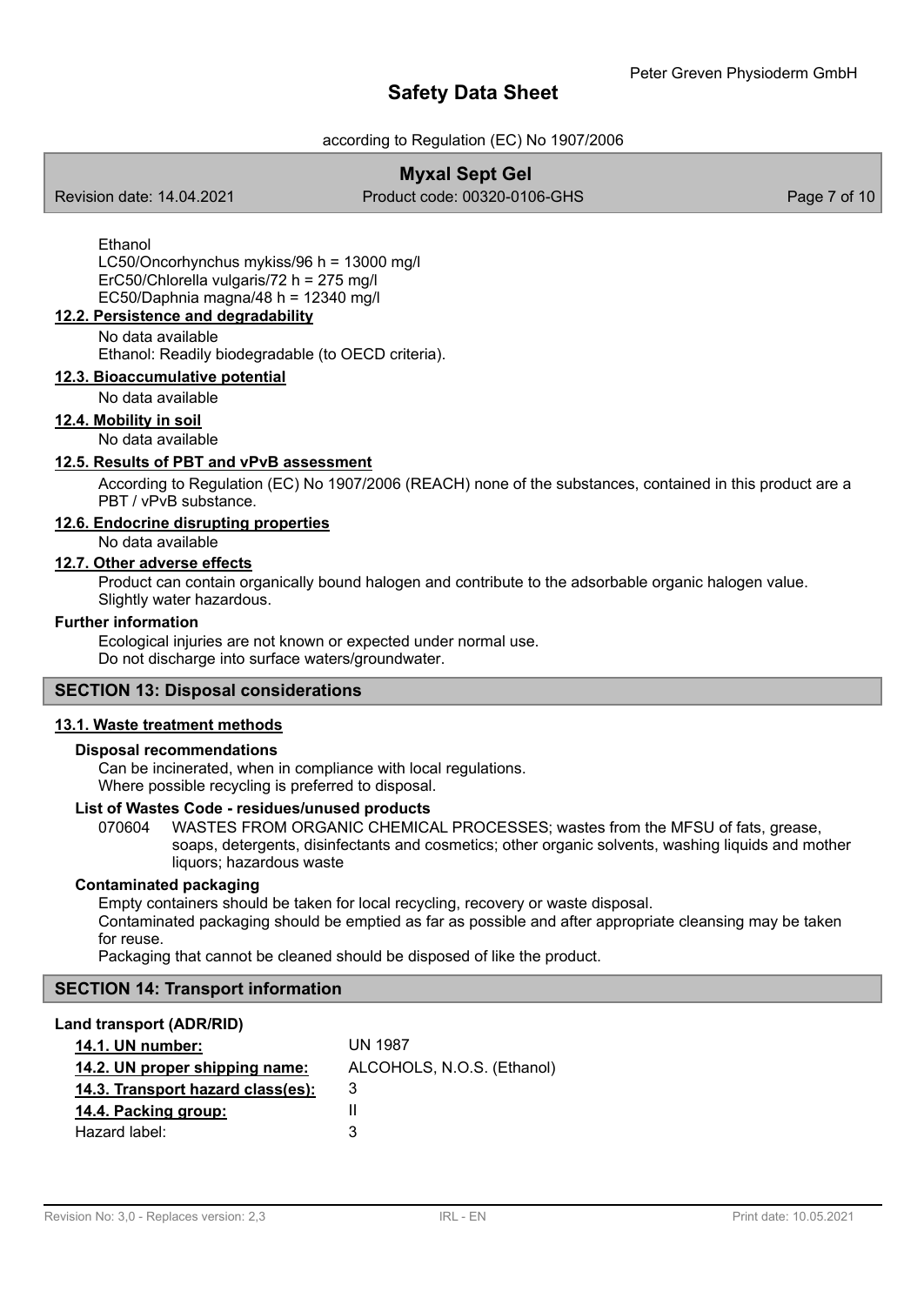# according to Regulation (EC) No 1907/2006

| <b>Myxal Sept Gel</b><br>Product code: 00320-0106-GHS<br>Revision date: 14.04.2021<br>Page 8 of 10                                                                                                                                                                                                                                     |                                                                                                                                                                                        |  |
|----------------------------------------------------------------------------------------------------------------------------------------------------------------------------------------------------------------------------------------------------------------------------------------------------------------------------------------|----------------------------------------------------------------------------------------------------------------------------------------------------------------------------------------|--|
|                                                                                                                                                                                                                                                                                                                                        |                                                                                                                                                                                        |  |
| Classification code:<br><b>Special Provisions:</b><br>Limited quantity:<br>Excepted quantity:<br>Transport category:<br>Hazard No:<br>Tunnel restriction code:<br>Inland waterways transport (ADN)<br>14.1. UN number:<br>14.2. UN proper shipping name:<br>14.3. Transport hazard class(es):<br>14.4. Packing group:<br>Hazard label: | F <sub>1</sub><br>274 601 640D<br>1 L / 30 kg<br>E <sub>2</sub><br>$\overline{2}$<br>33<br>D/E<br><b>UN 1987</b><br>ALCOHOLS, N.O.S. (Ethanol)<br>3<br>$\ensuremath{\mathsf{II}}$<br>3 |  |
| Classification code:<br><b>Special Provisions:</b><br>Limited quantity:<br>Excepted quantity:<br><b>Marine transport (IMDG)</b><br>14.1. UN number:<br>14.2. UN proper shipping name:<br>14.3. Transport hazard class(es):<br>14.4. Packing group:<br>Hazard label:                                                                    | F <sub>1</sub><br>274 601 640D<br>1 L / 30 kg<br>E <sub>2</sub><br><b>UN 1987</b><br>ALCOHOLS, N.O.S. (Ethanol)<br>3<br>$\ensuremath{\mathsf{II}}$<br>3                                |  |
| Marine pollutant:<br><b>Special Provisions:</b><br>Limited quantity:<br>Excepted quantity:<br>EmS:                                                                                                                                                                                                                                     | No<br>274<br>1 L / 30 kg<br>E <sub>2</sub><br>$F-E$ , S-D                                                                                                                              |  |
| Air transport (ICAO-TI/IATA-DGR)                                                                                                                                                                                                                                                                                                       |                                                                                                                                                                                        |  |
| 14.1. UN number:<br>14.2. UN proper shipping name:<br>14.3. Transport hazard class(es):<br>14.4. Packing group:<br>Hazard label:                                                                                                                                                                                                       | <b>UN 1987</b><br>ALCOHOLS, N.O.S. (Ethanol)<br>3<br>$\ensuremath{\mathsf{II}}$<br>3                                                                                                   |  |
| <b>Special Provisions:</b>                                                                                                                                                                                                                                                                                                             | A3 A180                                                                                                                                                                                |  |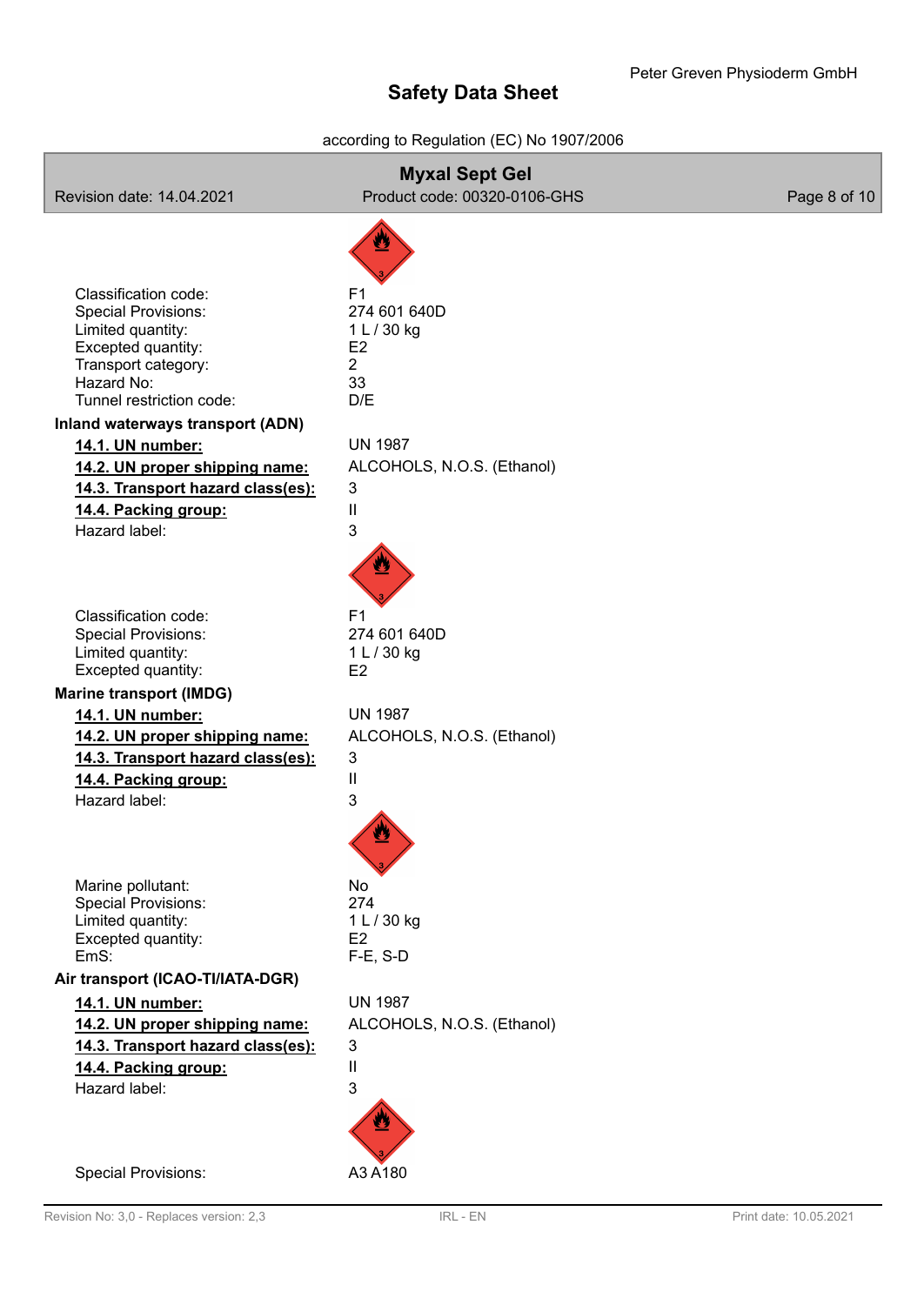# according to Regulation (EC) No 1907/2006

|                                                                                                                                                                                                                                          | <b>Myxal Sept Gel</b>                                                                                                                                                                                                                              |              |
|------------------------------------------------------------------------------------------------------------------------------------------------------------------------------------------------------------------------------------------|----------------------------------------------------------------------------------------------------------------------------------------------------------------------------------------------------------------------------------------------------|--------------|
| Revision date: 14.04.2021                                                                                                                                                                                                                | Product code: 00320-0106-GHS                                                                                                                                                                                                                       | Page 9 of 10 |
| Limited quantity Passenger:<br>Passenger LQ:<br>Excepted quantity:<br>IATA-packing instructions - Passenger:                                                                                                                             | 1 <sub>L</sub><br>Y341<br>E2<br>353                                                                                                                                                                                                                |              |
| IATA-max. quantity - Passenger:<br>IATA-packing instructions - Cargo:<br>IATA-max. quantity - Cargo:                                                                                                                                     | 5L<br>364<br>60 L                                                                                                                                                                                                                                  |              |
| 14.5. Environmental hazards                                                                                                                                                                                                              |                                                                                                                                                                                                                                                    |              |
| ENVIRONMENTALLY HAZARDOUS: No                                                                                                                                                                                                            |                                                                                                                                                                                                                                                    |              |
| 14.6. Special precautions for user<br>Take the usual precautions when handling with chemicals.<br>14.7. Maritime transport in bulk according to IMO instruments<br>The transport takes place only in approved and appropriate packaging. |                                                                                                                                                                                                                                                    |              |
| <b>SECTION 15: Regulatory information</b>                                                                                                                                                                                                |                                                                                                                                                                                                                                                    |              |
|                                                                                                                                                                                                                                          | 15.1. Safety, health and environmental regulations/legislation specific for the substance or mixture                                                                                                                                               |              |
| EU regulatory information<br>Restrictions on use (REACH, annex XVII):<br>Entry 3                                                                                                                                                         |                                                                                                                                                                                                                                                    |              |
| 2004/42/EC (VOC):<br>Information according to 2012/18/EU<br>(SEVESO III):                                                                                                                                                                | 81%<br><b>P5c FLAMMABLE LIQUIDS</b>                                                                                                                                                                                                                |              |
| National regulatory information                                                                                                                                                                                                          |                                                                                                                                                                                                                                                    |              |
| <b>Employment restrictions:</b>                                                                                                                                                                                                          | Observe restrictions to employment for juveniles according to the 'juvenile<br>work protection guideline' (94/33/EC). Observe employment restrictions<br>under the Maternity Protection Directive (92/85/EEC) for expectant or<br>nursing mothers. |              |
| Water hazard class (D):                                                                                                                                                                                                                  | 1 - slightly hazardous to water                                                                                                                                                                                                                    |              |
| 15.2. Chemical safety assessment                                                                                                                                                                                                         | For this substance a chemical safety assessment has not been carried out.                                                                                                                                                                          |              |

# **SECTION 16: Other information**

# **Changes**

# **Abbreviations and acronyms**

Changes in chapter: 3, 6, 7, 9, 11, 12, 15

### **Abbreviations and acronyms**

ADR = Accord européen relatif au transport international des marchandises Dangereuses par Route

- RID = Règlement concernant le transport international ferroviaire de marchandises dangereuses
- ADN = Accord européen relatif au transport international des marchandises dangereuses par voie de navigation intérieure

IMDG = International Maritime Code for Dangerous Goods

- IATA/ICAO = International Air Transport Association / International Civil Aviation Organization
- MARPOL = International Convention for the Prevention of Pollution from Ships

IBC-Code = International Code for the Construction and Equipment of Ships Carrying Dangerous Chemicals in Bulk